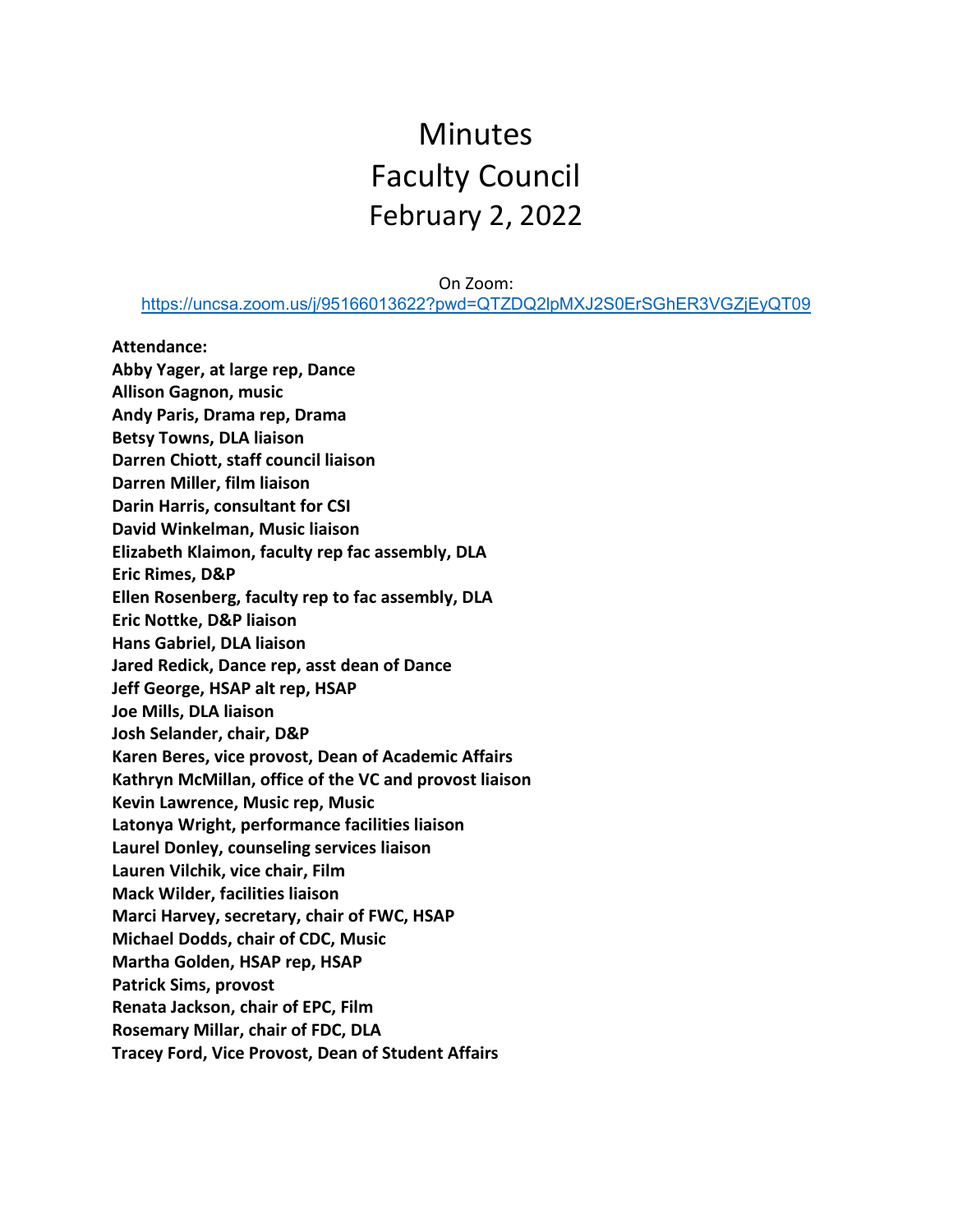New Collaborative Scheduling Initiative (CSI) information has been put on the UNCSA CSI webpage and sent to all faculty. Liaisons to the CSI work were invited. This meeting is for questions regarding the new information. Faculty Council will hold a virtual vote on the minutes by the end of the week.

Darin Harris and Provost Sims gave a brief introduction to the new information that has been put on the CSI webpage.

#### **Questions:**

#### **Faculty Question: What was the logic of doubling up wellness time with collaborative time? It seems counterproductive.**

Harris and Sims: Difficult task to move from a 14-hour workday to a 12-hour day. The idea behind this time is to offer student/faculty choice. They can rest or they can engage in collaborative work or other ways if they choose. Any of the work during this period will be selfdirected and optional. Collaborative days are also an option for interdisciplinary work. We do not want this time filled with programming. In the end, it will be the group's decision about how to use the time.

Selander: Interdisciplinary work can also be placed in other places during the week. If class times begin to work with one another, schools can schedule these times more regularly, but I agree with you that we do not want students to have to make this choice.

Winkelman: 2 hours each Wednesday is a small amount of time for each school to honor compared to what we get out of it. Programs need to find time for reflection and restoration in their own schools.

**Faculty response:** It was offered that we must separate "down time" from optional collaborative work and interdisciplinary study. Students will still have to make a choice between their studies and their health. Any block of free time will get grabbed up every time. Selfdirected, collaborative time must be included in the art schedule and not part of wellness time.

#### **Faculty Question: Talk about 25% DLA coursework and 75% coursework in arts**

McMillan: Traditional schedule is 84 hours/week (6 days x 14 hours/day). Modern schedule is 72 hours (6 days x 12 hours/day). Time allocations in the given schedules try to reflect this (16 DLA; 56 arts). The schedules show how time can be included into a weekly schedule for students. Trying to be proactive to help students find time to complete DLA assignments out of class. Each school will receive one of these templates to work with. Time allocations look different for each school.

Harris: these are templates. Keep in mind that the final decision will be based on the needs of each school and programmatic choices.

**Faculty response:** Concern was noted that the schedules should include Saturday and Sunday time, performances, and a variety of options for Music students was requested too.

# **Faculty Question: How did you arrive at the definitions of traditional and modern conservatory?**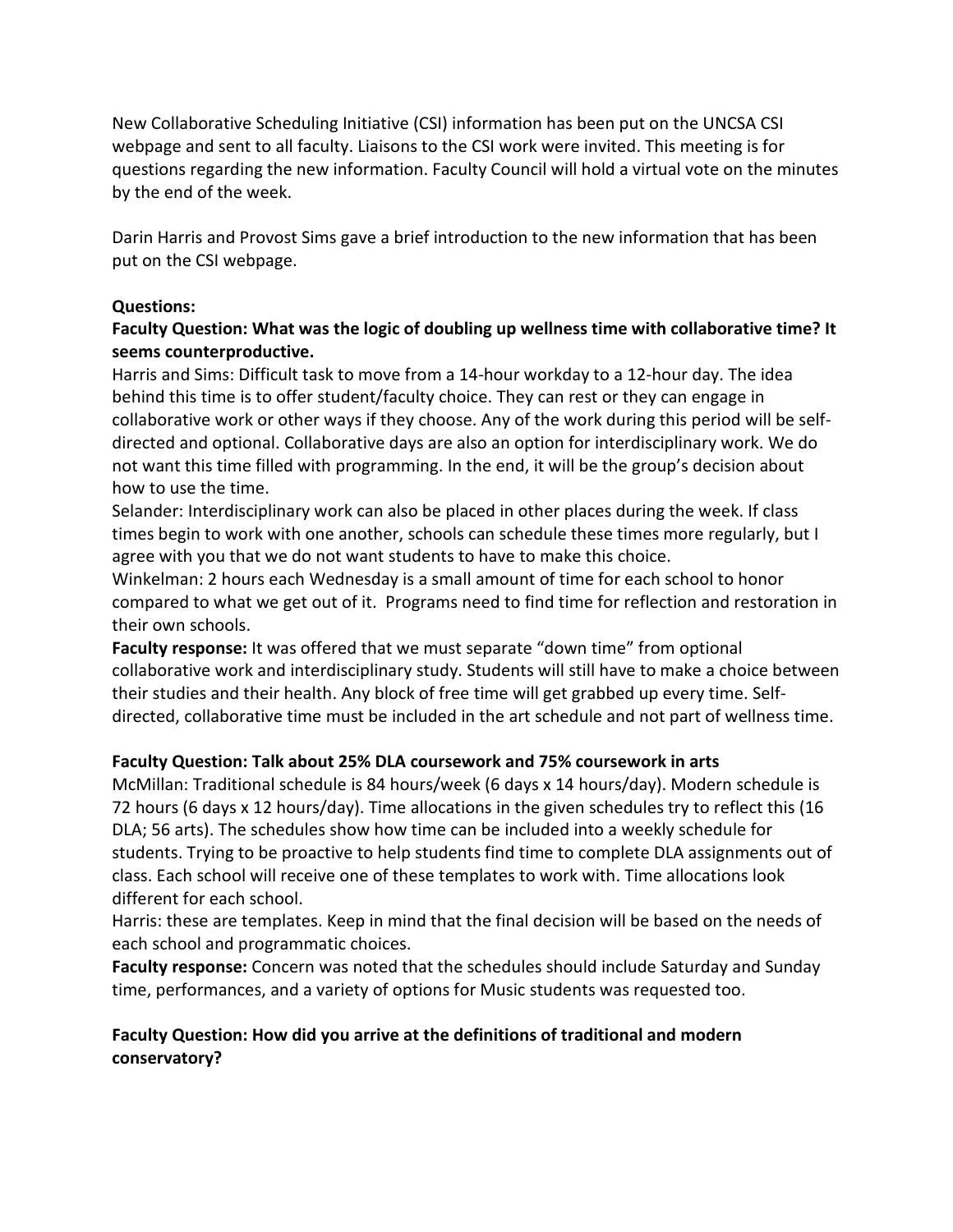Group discussion: Every program is very different with very different needs from each student. Traditional definitions are 12-14 hours/day for 6 days/week. Some students need more time, others will not. We need to consider the full diversity of our students in this plan.

# **Faculty Question: If we don't do something drastic to this calendar, how can we impact our students' well-being?**

Group discussion: A flexible schedule is important, but time is still what limits all of us. Dance and music students, for example, practice in a class setting, but also individually or in small groups. A 45-minute class for dance is very different than a 45-minute composition class. The goal needs to be maximum flexibility rather than mandating wellness hours. Giving students wellness time, only to cram in missed scheduled time is not a solution.

Sims: faculty needs to identify the issues and implement the solutions. If we are intentional in scheduling wellness time, then we need to honor that time as only wellness time. Thanks to everyone for focusing on health and wellness.

# **Faculty Question: If we are talking about a 74 hr/week model, how do we combine the 45 hr/week with the industry standard 74 hr/week?**

Group Discussion: We have 120 hours for undergraduates (45 hours per week). Our actual work is more than that. Comment shared that we should do sampling to run numbers and tally the time students are actually working and accounting faculty work hours.

Mcmillan: we wanted to standardize the hours we ask students to work. Right now, it varies depending on the school and what stage of a production they are involved in. HSAP, undergrad and graduate hours will look different from one another.

Sims: some of the calculations have already begun. These templates are based on gross averages, so they are not perfect, but they are better than nothing. It feels like we are cramming more work into less hours and hopefully this work will head us in the right direction.

# **Faculty Question: Can we do the math with some sample student schedules to quantify these "invisible hours"?**

Group Discussion: Arts and DLA have different expectations. In fact there are at least three sets of expectations: Arts, DLA and Production/Creation/Performance. And we are trying to ADD a fourth: interdisciplinary activities or wellness time.

I find myself asking "what's driving the wellness crisis?" Time and focus are pulled in so many directions that it is exhausting. Rest time that we used to have doesn't exist anymore. Students are coming to class to rest because they can focus on one thing. We are constantly living in a "fight or flight" stressed status. What can we do that's not just about periodic wellness days and down time? We need to start addressing the mental crisis of being scheduled and connected all the time.

The "Wellness Wednesdays" are "days off" from the schedule, but course work wasn't reduced. In other words, we still expected the same amount of work overall, we just didn't meet those days. And, while they were valuable, they then had to be "made up" in the schedule somehow.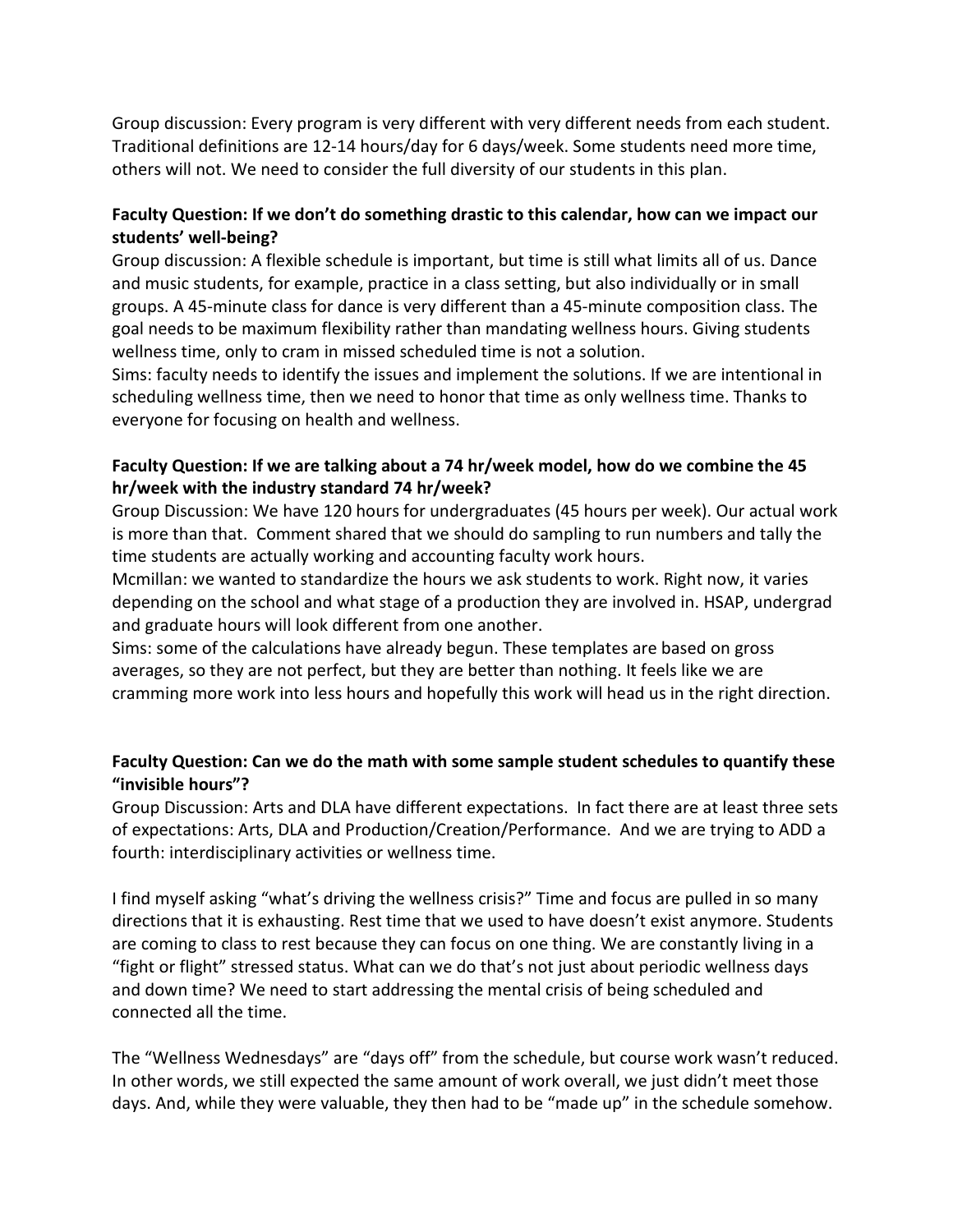The work got jammed onto other scheduled days, for example. It's not simply a matter of not meeting.

Sims: We need to look at whether or not we have been successful at moving from a 140-hour program to the mandated 120-hour program and looking at what the student reality is. Faculty will drive the shifts in time and this process will be iterative.

# **Concerns brought by Faculty:**

- If students are doing any kind of work, faculty will be involved. Some faculty are working 8am to 11pm each night, 7 days each week. Faculty are not always heavily engaged in student-directed work, but they do have to be available to support students. Faculty workload should be considered too.
- Traditional conservatory description versus modern conservatory description: I do not understand the move to a modern school. Many students are asking for a more conservative model. Conservatories nurture growth and conserve energy, rather than protecting traditions.
- Happy to see unscripted "out of class" time included in some of these schedules. That time needs to be consistent across all schools, including HSAP. The needs of a 14-15 year old is different from 21 year old students.
- All students are feeling the time crunch. They are missing the Wellness Wednesdays and are asking about them (often in the last 2 weeks). They looked forward to them and knew they were coming.
- The continuum between REQUIRED, RECOMMENDED, DISCOURAGED AND PRESCRIBED and the criteria for different blocks of time. Many students will choose to work on collaborative projects rather than caring for themselves. We need to look at the language we are using in our approach to wellness. What are the criteria for a prescribed block of time and what are its benefits?
- Arts and creative work gives us energy to keep going. When a student loves their work in the arts, it invigorates them. But we also have an academic arm and students are having to choose between things you have to do for your classes and things you choose to do.
- DLA, Arts and Production all want students to be their best and to receive top-quality education. We must figure out the template blocks for students because Carnegie hours also include work time outside of class to complement the in-class time. And we must consider that 1 DLA faculty member (or even 1 class) serves all 5 arts schools...so there is concern with each arts school defining "their" schedule / DLA component (schedule time-wise, for example) independently of the others.

# **Other Thoughts Shared in the Zoom Chat:**

• I think it's worth noting that students are asking for freedom for organic, student-driven collaboration more than they are asking for university-driven curriculum.